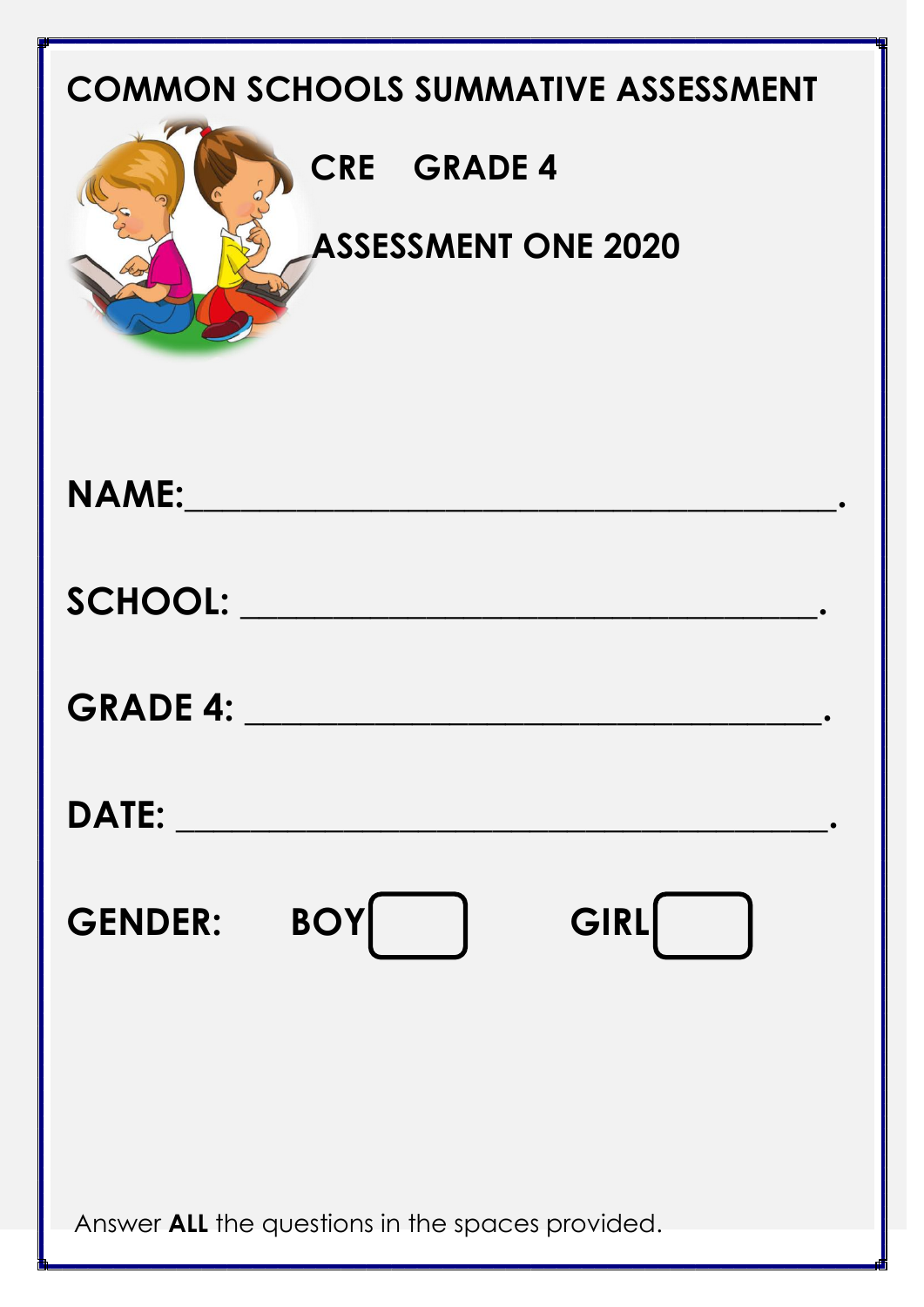| Strand/Substrand: Self awareness.                                                                                           |                                                                                                                          |
|-----------------------------------------------------------------------------------------------------------------------------|--------------------------------------------------------------------------------------------------------------------------|
| <u>Task 1</u>                                                                                                               |                                                                                                                          |
| (a)                                                                                                                         |                                                                                                                          |
| (b)                                                                                                                         | Write down the special abilities God has given you.                                                                      |
|                                                                                                                             | <u> 1989 - Johann Barbara, margaret eta idazlearia (h. 1989).</u><br><u> 1989 - Johann Barbara, martin din bashkar (</u> |
| Draw and colour a picture of a face showing sadness.                                                                        | $($ /5 marks)                                                                                                            |
| We cope with our emotions by doing things that make us happy.<br>Which thing can we do to cope with emotions?<br>$\alpha$ . | /3marks)                                                                                                                 |
|                                                                                                                             | $($ /4 marks)                                                                                                            |
| Complete the table below.                                                                                                   |                                                                                                                          |
| Effects of right choices.                                                                                                   | Effects of wrong choices.                                                                                                |
| a                                                                                                                           | $\alpha$                                                                                                                 |
| b                                                                                                                           | b                                                                                                                        |
|                                                                                                                             | (__/4marks)                                                                                                              |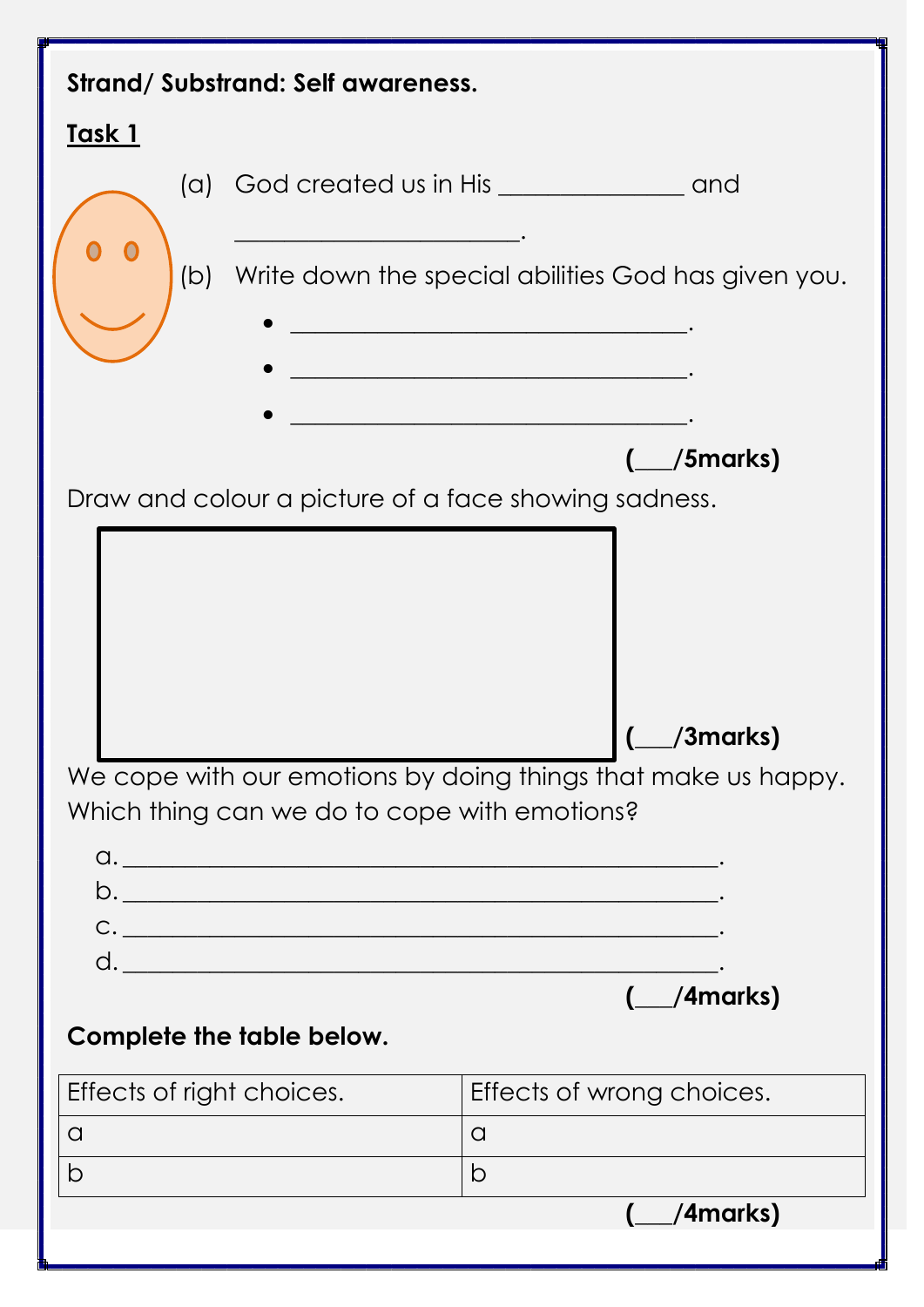| <u>Task 2</u>                |                                                                  |
|------------------------------|------------------------------------------------------------------|
| 1. What is a family tree?    |                                                                  |
|                              | $\left(\_\_\$ 1 mark)                                            |
|                              | 2. Why should you respect your family members?                   |
|                              | $\left(\_\_\$ /1mark)                                            |
|                              | 3. How can you protect yourself from sexual abuse.               |
|                              | 4. What do we learn from story of Ammon and Tamor in the         |
| book of $2nd$ Samuel 13:4-14 |                                                                  |
|                              | $\left( \begin{array}{c} \_ \cdot \end{array} \right)$           |
| 5. What will you do:         |                                                                  |
|                              | a. If a stranger stops to offer you a lift?                      |
|                              | b. You are alone in the house and a<br>stranger knocks and asks? |
|                              | /4marks)                                                         |
|                              |                                                                  |